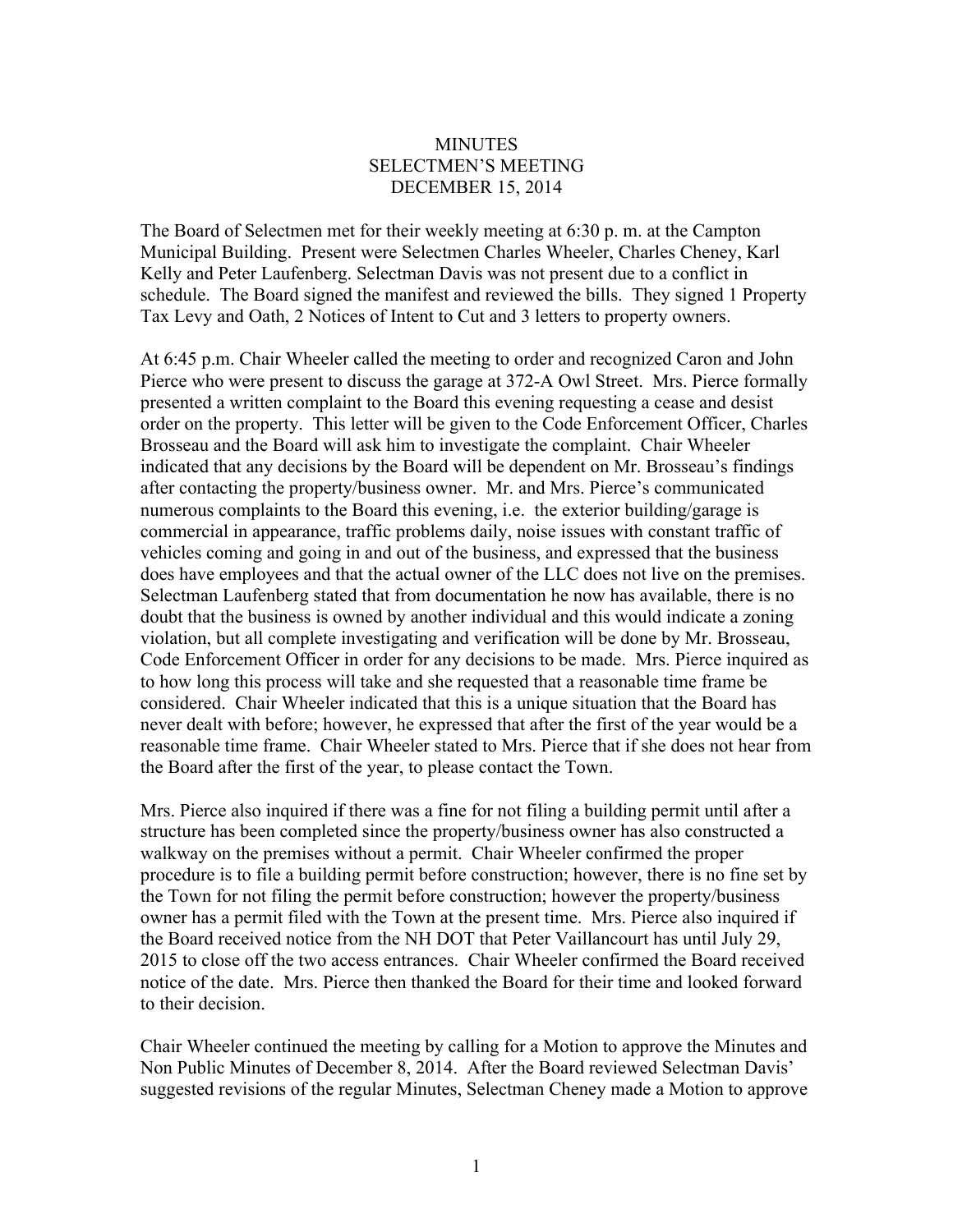the regular Minutes as revised and the Non Public Session as written. The Motion was seconded by Selectman Laufenberg and the Minutes as revised were unanimously approved and Non Public Minutes were unanimously approved as written.

Chair Wheeler then called on Ann Marie to review correspondence. Ann Marie stated that she received a notice from "Trustee Times" regarding House Bill 297 Implementation. Ann Marie stated that if the Trustees of the Trust Funds would like to implement the Bill it would authorize the Trustees of the Trust Funds to pay for investment management services and any other expenses incurred, from the Capital Reserve Funds income, a Warrant Article will have to be voted on at Town Meeting. Ann Marie indicated that in the past the monies were drawn from the Town Budget rather than the Capital Reserve Funds.

Ann Marie informed the Board that a notice was received from Time Warner indicating that their rates are going to increase.

Ann Marie indicated that Kevin McGuire, Campton/Thornton Transfer Station Manager, presented a copy of the Grant Application which was signed by the Thornton Select Board for the cargo container to store cardboard which was recently discussed with both Boards.

Ann Marie stated that before she announced the new tax rate, she wanted to explain to the Board that the tax rate has gone up for a number of reasons. One, the last re-evaluation was done in 2009 at 100% ratio value. Last year's ratio value was 115.4%. Ann Marie continued to explain that the Town lost 36 million dollars in valuation, 1 million of that was lost in mobile homes. Also, land values have gone down and new construction has been minimal. With all this in consideration the Tax Rate breakdown is as follows:

| Town Rate                          | \$6.45 |
|------------------------------------|--------|
| <b>Local School Rate</b>           | 12.93  |
| <b>State School Rate</b>           | 2.40   |
| <b>County Rate</b>                 | 1.68   |
| <b>TOTAL TOWN TAX RATE \$23.46</b> |        |

Campton Village District **\$ l.50** Tax Rate

Waterville Estates Tax Rate **\$16.12**

Ann Marie further stated that no surplus was used this year. The State recommends 8% be held and the Town is presently holding  $6\frac{1}{2}\%$ .

Ann Marie informed the Board that Commerford Nieder Perkins stated that once the tax bills go out they will schedule hearings with property owners in January. Property owners are encouraged to speak with the Assessors with any concerns that they may have